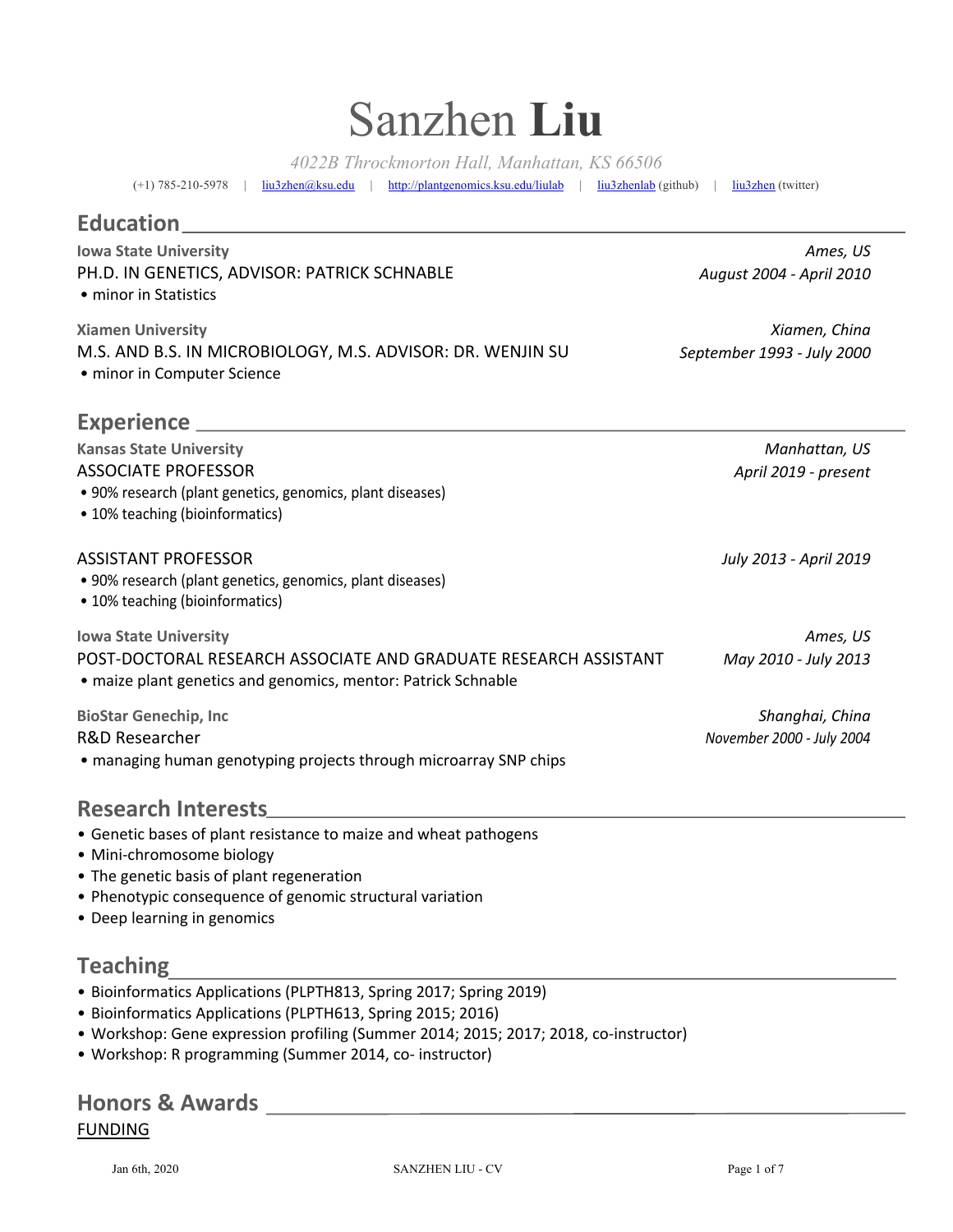| 2019-2022 | Assessing Genome Alterations and Phenotypic Variations in CRISPR/Cas9-mediated<br>Transgenic Tomato and Chemical-Mutagenized Tomato, AFRI-Biotechnology Risk<br>Assessment Research Grants Program, USDA NIFA, award#: 2019-33522-299986 |
|-----------|------------------------------------------------------------------------------------------------------------------------------------------------------------------------------------------------------------------------------------------|
| 2018-2022 | (coPI)<br>Under the Hood: The Genetic Components of Maize Transformation, NSF Plant<br>Genome Research Program (PGRP), award#: 1741090 (PI)                                                                                              |
| 2018-2021 | Analyses of Bacterial Avirulence and Virulence Loci and Host Resistance of Maize<br>Goss's Wilt, NSF-NIFA/Plant-Biotic Interactions (PBI), award#: 2018-67013-28511<br>(PI)                                                              |
| 2018-2023 | Phase II IUCRC at Kansas State University: Center for Wheat Genetic Resources<br>(WGRC), NSF/IUCRC, award#: 1822162 (Collaborator)                                                                                                       |
| 2018-2021 | New Technology for Rapid Molecular Mapping and Deployment of Yellow Rust<br>Resistance in Kansas Wheat, Kansas Wheat Commission, award#: BG5855 (PI)                                                                                     |
| 2018-2021 | RII Track-1: Microbiomes of Aquatic, Plant and Soil Systems Across Kansas, NSF,<br>award#: 1656006, (Participant)                                                                                                                        |
| 2016-2018 | Improvement of Hard Winter Wheat for FHB Resistance, USDA, SCA (Co-PI)                                                                                                                                                                   |
| 2016-2017 | Identification of Morphological Traits Correlated with Performance of Hybrid Corn<br>under Drought Stress Through Time-lapse Imaging, Kansas Corn Commission, (PI)                                                                       |
| 2014-2015 | Identification of trait-associated genetic markers with an efficient bulked strategy,<br>Kansas Wheat Commission, award#: PP29738 (PI)                                                                                                   |
| 2014-2017 | Transformative strategy for controlling rice disease in developing countries, Bill and<br>Melinda Gates Foundation, award#: 6-10570-01 (Co-PI)                                                                                           |

#### **HONORS**

| 2010 | Research Excellence Award, Iowa State University                          | Ames, US        |
|------|---------------------------------------------------------------------------|-----------------|
| 2004 | Medal for the Outstanding Young Professionals in Yangpu, BioStar Genechip | Shanghai, China |

#### **Publication**

Google Scholar: https://scholar.google.com/citations?user=GCzXdxYAAAAJ&hl=en **\*** co-first author; & co-corresponding author

- 1. C He, G Lin, H Wei, H Tang, FF White, B Valent, **S Liu**&. 2020 Factorial estimating assembly base errors using k-mer abundance difference (KAD) between short reads and genome assembled sequences, *NAR Genomics and Bioinformatics*, lqaa075
- 2. C He, Y Du, J Fu, E Zeng, S Park, FF White, J Zheng&, **S Liu**&. 2020 Early drought-responsive genes are variable and relevant to drought tolerance, *G3: Genes, Genomes, Genetics*, 10:1657-1670
- 3. C Miao, Y Xu, **S Liu**, PS Schnable, JC Schnable. 2020 Increased power and accuracy of causal locus identification in time series genome-wide association in sorghum, *Plant Physiology*, 183:1898-1909
- 4. J Xie, G Guo, Y Wang, T Hu, L Wang, J Li, D Qiu, Y Li, Q Wu, P Lu, Y Chen, L Dong, M Li, H Zhang, P Zhang, K Zhu, B Li, K Deal, Y Zhang, M Luo, **S Liu**, Y Gu, H Li, Z Liu. 2020 A rare single nucleotide variant in Pm5e confers powdery mildew resistance in common wheat, *New Phytologist*, 228: 1011-1026
- 5. C Ji, Z Ji, B Liu, C He, H Liu, **S Liu**, B Yang, G Chen. 2020 Xa1 allelic R genes activate rice blight resistance suppressed by interfering TAL effectors, *Plant communications*, 1:100087
- 6. A Gupta, L Hua, G Lin, I Molnar, J Dolezel, **S Liu**, W Li. 2020 Multiple origins of Indian dwarf wheat by mutations targeting the TREE domain of a GSK3-like kinase for drought tolerance, phosphate uptake, and grain quality, *Theor Appl Genet*, doi: 10.1007/s00122-020-03719-5
- 7. BA Pandian, A Varanasi, AR Vennapusa, R Sathishraj, G Lin, M Zhao, M Tunnell, T Tesso, **S Liu**, PV Prasad, J Mithila. 2020 Characterization, Genetic Analyses, and Identification of QTLs Conferring Metabolic Resistance to a 4-Hydroxyphenylpyruvate Dioxygenase Inhibitor in Sorghum (Sorghum bicolor), *Frontiers in plant science*, 11:1890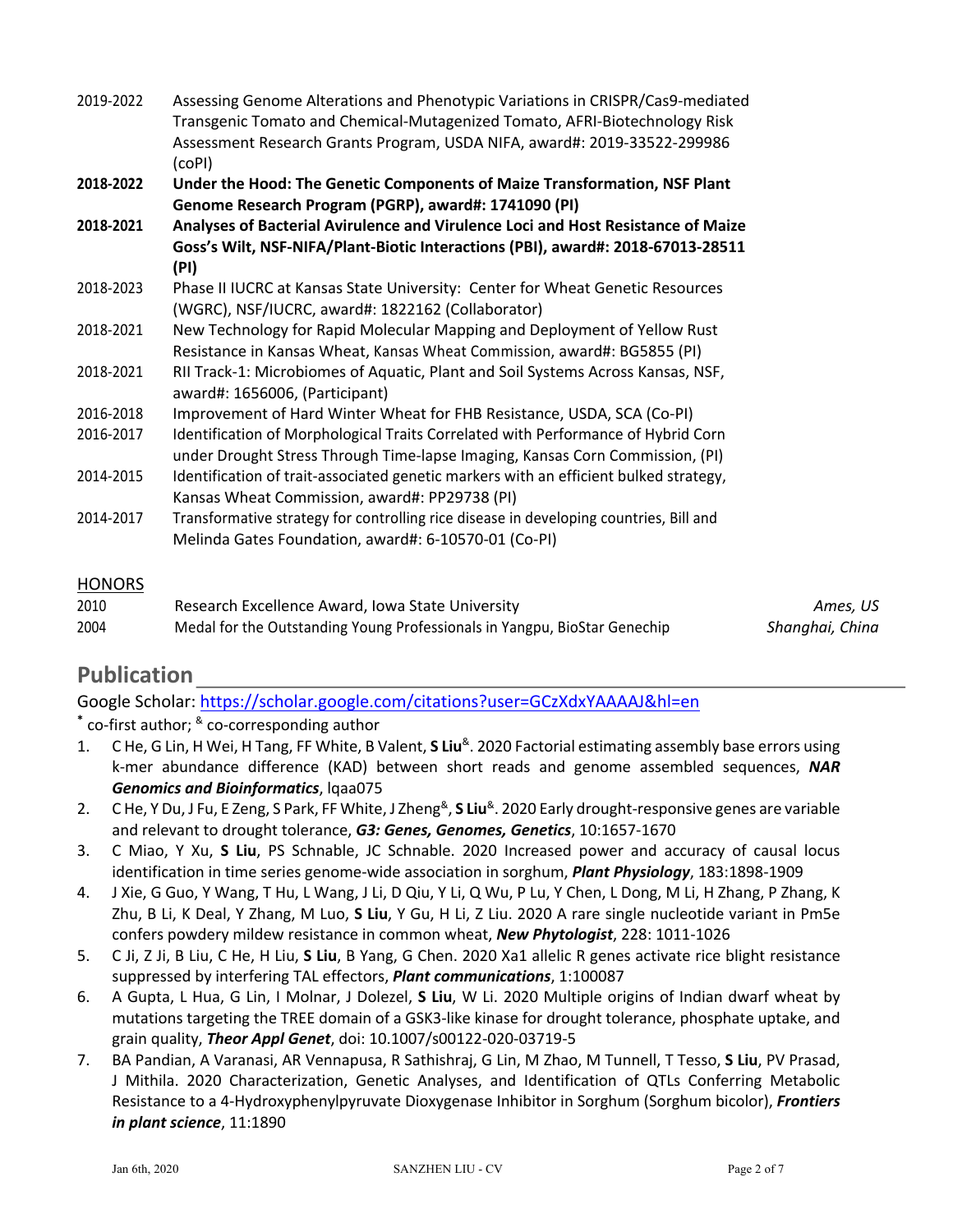- 8. AL Perez-Quintero, M Ortiz-Castro, JM Lang, A Rieux, G Wu, S Liu, TA Chapman, C Chang, J Ziegle, Z Peng, FF White, MC Plazas, JE Leach, K Broders. 2020 Genomic Acquisitions in Emerging Populations of Xanthomonas vasicola pv. vasculorum Infecting Corn in the United States and Argentina, **Phytopathology**, 110:1161–1173
- 9. V Yadav, F Yang, MH Reza, **S Liu**, B Valent, K Sanyal, NI Naqvi, 2019, Cellular Dynamics and Genomic Identity of Centromeres in Cereal Blast Fungus, *mBio*, 10:e01581-19
- 10. Z Peng, Y Hu, J Zhang, JC Huguet-Tapia, AK Block, S Park, S Sapkota, Z Liu, **S Liu**, FF White (2019). Xanthomonas translucens commandeers the host rate-limiting step in ABA biosynthesis for disease susceptibility. Proceedings of the National Academy of Sciences, 116, 20938–20946.
- 11. Z Peng, E Oliveira-Garcia, G Lin, Y Hu, M Dalby, P Migeon, H Tang, M Farman, D Cook, FF White, B Valent<sup>&</sup>, **S Liu**&. 2019 Effector gene reshuffling involves dispensable mini-chromosomes in the wheat blast fungus, *Plos Genetics*, 15(9): e1008272.
- 12. L Li, Y Du, C He, CR Dietrich, J Li, X Ma, R Wang, Q Liu, **S Liu**, G Wang, PS Schnable, J Zheng, 2019 Maize glossy6 is involved in cuticular wax deposition and drought tolerance, *J Exp Bot*, 70:3089-3099.
- 13. J Zheng, E Zeng, Y Du, C He, Y Hu, Z Jiao, K Wang, W Li, M Ludens, J Fu, H Wang, FF White, G Wang, **S Liu**&, 2019 Temporal small RNA expression profiling under drought reveals a potential regulatory role of small nucleolar RNAs in the drought responses of Maize, *Plant Genome*, 12:180058.
- 14. J Zheng, C He, Y Qin, G Lin, W Park, M Sun, J Li, X Lu, C Zhang, CT Yeh, C Gunasekara, E Zeng, H Wei, PS Schnable, G Wang, S Liu<sup>&</sup>, 2019 Co-expression analysis aids in the identification of genes in the cuticular wax pathway in maize, *Plant J*, 97:530-542.
- 15. H Guo, TM Nolan, G Song, **S Liu**, Z Xie, J Chen, PS Schnable, JW Walley, Y Yin, 2018 FERONIA receptor kinase contributes to plant immunity by suppressing jasmonic acid signaling in Arabidopsis thaliana, *Curr Biol*, 28:3316-3324.
- 16. N Rawat, A Schoen, L Singh, A Mahlandt, DL Wilson, **S Liu**, G Lin, BS Gill, VK Tiwari, 2018, TILL-D: An Aegilops tauschii TILLING resource for wheat improvement, Front Plant Sci, 9:1665
- 17. SLiu<sup>\*</sup>, JC Schnable<sup>\*</sup>, A Ott, CT Yeh, NM Springer,J Yu, G Muehlbauer, MCP Timmermans, MJ Scanlon, PS Schnable, 2018 Intragenic meiotic crossovers generate novel alleles with transgressive expression levels, Mol Bio Evol, msy174.
- 18. W Deng, K Zhang, **S Liu**, P Zhao, S Xu, H Wei. 2018 JRmGRN: Joint reconstruction of multiple gene regulatory networks with common hub genes using data from multiple tissues or conditions. *Bioinformatics*, 1-9.
- 19. YMAY Bandara, DK Weerasooriya, **S Liu**, CR Little. 2018 The necrotrophic fungus *Macrophomina phaseolina* promotes charcoal rot susceptibility in grain sorghum through induced host cell wall-degrading enzymes. *Phytopathology*, 108: 948-956.
- 20. Y Hu, J Ren, Z Peng, AA Umana, H Le, T Danilova, J Fu, H Wang, A Robertson, SH Hulbert, FF White, **S Liu**&. 2018 Analysis of extreme phenotype bulk copy number variation (XP-CNV) identified the association of rp1 with resistance to Goss's wilt of maize. *Front Plant Sci*, 9:110.
- 21. A Ott**\*** , **S Liu\*&**, JC Schnable, CT Yeh, C Wang, PS Schnable. 2017 Tunable Genotyping-By-Sequencing enables reliable genotyping of heterozygous loci. *Nucleic Acids Res*, gkx853.
- 22. A Wen A, M Jayawardana, J Fiedler, S Sapkota, G Shi, Z Peng, S Liu, FF White, Z Liu. 2017 Genetic mapping of a major gene in triticale conferring resistance to bacterial leaf streak. Theoretical and Applied Genetics, 131, 649–658
- 23. Marla, SM, S Shiva, R Welti, **S Liu**, J Burke, GP Morris, 2017 Comparative transcriptome and lipidome analyses reveal molecular chilling responses in chilling-tolerant sorghums. *Plant Genome*, 10:1-16.
- 24. NF Charkhabi, NJ Booher, Z Peng, L Wang, H Rahimian, M Shams-Bakhsh, Z Liu, **S Liu**, FF White, AJ Bogdanove, 2017 Complete genome sequencing and targeted mutagenesis reveal virulence contributions of Tal2 and Tal4b of Xanthomonas translucens pv. undulosa ICMP11055 in bacterial leaf streak of wheat. *Front Microbiol*, 8:1488.
- 25. W Mei, **S Liu**, JC Schnable, CT Yeh, NM Springer, PS Schnable, WB Barbazuk, 2017 A Compre-hensive analysis of alternative splicing in paleopolyploid maize. *Front Plant Sci*, 8:694.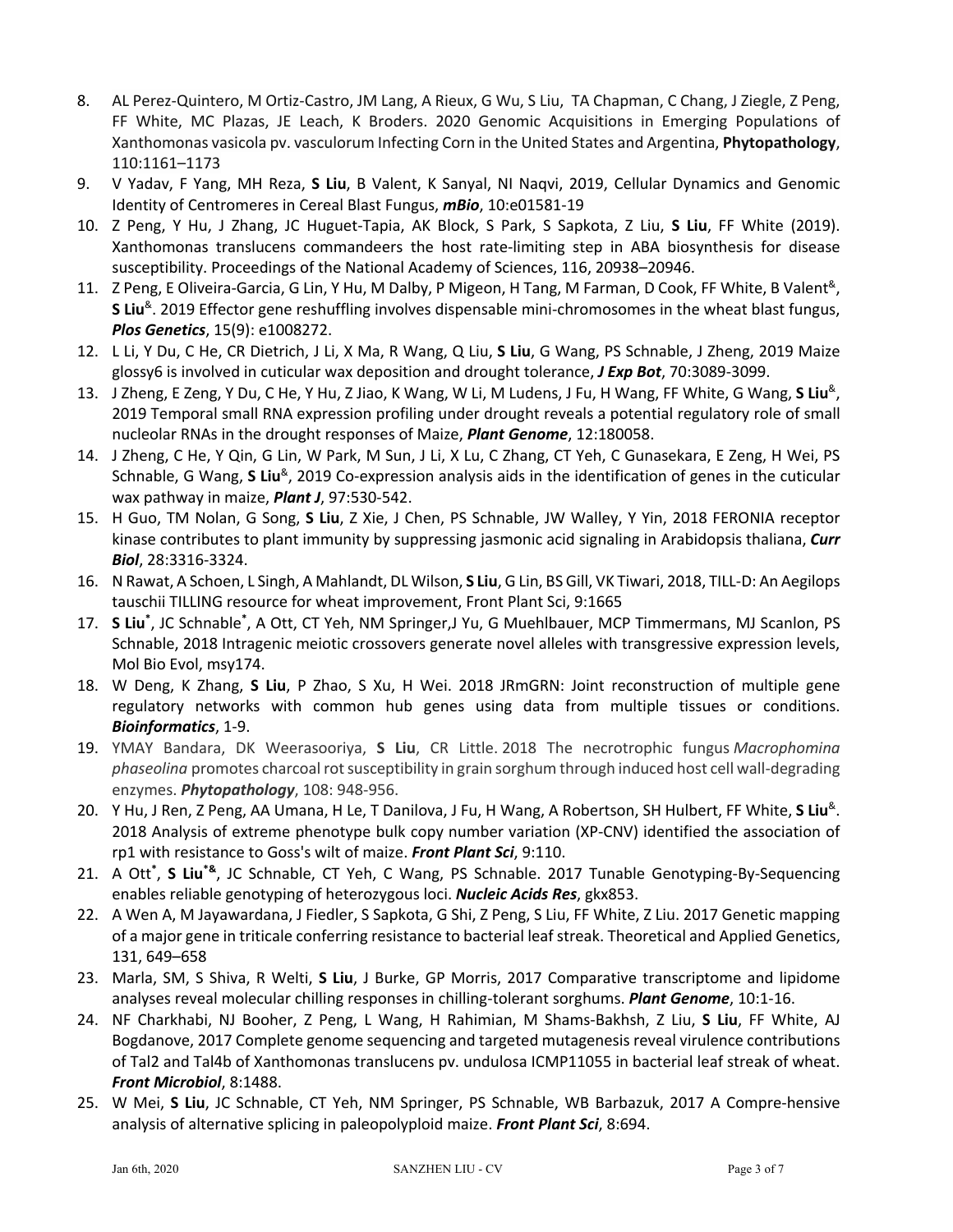- 26. H Ye, **S Liu**, B Tang, J Chen, Z Xie, TM Nolan, H Jiang, H Guo, HY Lin, L Li, Y Wang, H Tong, M Zhang, C Chu, Z Li, M Aluru, S Aluru, PS Schnable, Y Yin, 2017 RD26 mediates crosstalk between drought and brassinosteroid signalling pathways. *Nat Commun*, 8:14573.
- 27. H Lin, Q Liu, X Li, J Yang, **S Liu**, Y Huang, MJ Scanlon, D Nettleton, PS Schnable. 2017 Substantial contribution of genetic variation in the expression of transcription factors to phenotypic variation revealed by eRD-GWAS. Genome Biology, 18.
- 28. K Obasa, FF White, J Fellers, M Kennelly, **S Liu**, B Katz, J Tomich, D Moore, H Shinogle, K Kel-ley, 2017 A Dimorphic and Virulence-Enhancing Endosymbiont Bacterium Discovered in Rhizoctonia solani. *Phytobiomes*, 1:14-23.
- 29. **S Liu**\*&, J Zheng, P Migeon, J Ren, Y Hu, C He, H Liu, J Fu, FF White, C Toomajian, G Wang&, 2017 Unbiased k-mer analysis reveals changes in copy number of highly repetitive sequences during maize domestication and improvement. *Sci Rep*, 7:42444.
- 30. T Nolan, **S Liu**, H Guo, L Li, P Schnable, Y Yin, 2017 Identification of brassinosteroid target genes by chromatin immunoprecipitation followed by high-throughput sequencing (ChIP-seq) and RNA-sequencing. *Methods Mol Biol*, 1564:63-79.
- 31. L Li, S Hey, **S Liu**, Q Liu, C McNinch, HC Hu, TJ Wen, C Marcon, A Paschold, W Bruce, PS Schnable, F Hochholdinger, 2016 Characterization of maize roothairless6 which encodes a D-type cellulose synthase and controls the switch from bulge formation to tip growth. *Sci Rep*, 6:34395.
- 32. MS Chen, **S Liu**, H Wang, X Cheng, M El Bouhssini, RJ Whitworth, 2016 Genes expressed differentially in hessian fly larvae feeding in resistant and susceptible plants. *Int J Mol Sci*, 17(8):E1324.
- 33. J Zhang, J Huguet, Y Hu, J Jones, N Wang, **S Liu**, FF White, 2016 Homologs of CsLOB1 in citrus function as disease susceptibility genes in citrus canker. *Mol Plant Pathol*, doi: 10.1111/mpp.12441.
- 34. MS Chen, **S Liu**, H Wang, X Cheng, M El Bouhssini, RJ Whitworth, 2016 Massive shift in gene expression during transitions between developmental stages of the gall midge, Mayetiola Destructor. *PLoS One*, 11:e0155616.
- 35. M Arif, GY Busot, R Mann, B Rodoni, **S Liu**, JP Stack, 2016 Emergence of a new population of Rathayibacter toxicus: An ecologically complex, geographically isolated bacterium. *PLoS One*, 11:e0156182.
- 36. Z Peng, Ying H, J Xie, N Potnis, A Akhunova, J Jones, Z Liu, FF White&, **S Liu&**, 2016 Long read and single molecule DNA sequencing simplifies genome assembly and TAL effector gene analysis of Xanthomonas translucens. *BMC Genomics*, 17:21
- 37. J Zhou, Z Peng, J Long, D Sosso, B Liu, J Eom, S Huang, **S Liu**, CV Cruz, WB Frommer, FF White, B Yang, 2015 Gene targeting by the TAL effector PthXo2 reveals cryptic resistance gene for bacterial blight of rice. *Plant J*, 82: 632-43
- 38. L Li, S Hill-Skinner, **S Liu**, D Beuchle, HM Tang, CT Yeh, D Nettleton, PS Schnable, 2015 The maize brown midrib4 (bm4) gene encodes a functional folylpolyglutamate synthase (FPGS). *Plant J*, 81:493-504.
- 39. J Nestler<sup>\*</sup>, **S Liu**<sup>\*</sup>, TJ Wen, A Paschold, C Marcon, HM Tang, D Li, L Li, RB Meeley, H Sakai, W Bruce, PS Schnable, F Hochholdinger, 2014 Roothairless5, which functions in maize (Zea mays L.) root hair initiation and elongation encodes a monocot-specific NADPH oxidase. *Plant J*, 79: 729-740.
- 40. Y Zhang, A Paschold, C Marcon, **S Liu**, H Tai, J Nestler, CT Yeh, N Opitz, C Lanz, PS Schnable, F Hochholdinger, 2014 The Aux/IAA gene rum1 involved in seminal and lateral root formation controls vascular patterning in maize (Zea mays L.) primary roots. *J Exp Bot*, 65: 4919-30.
- 41. X Wang, J Chen, Z Xie, **S Liu**, T Nolan, H Ye, M Zhang, H Guo, PS Schnable, Z Li, Y Yin, 2014 Histone lysine methyltransferase SDG8 is involved in brassinosteroid regulated gene expression in Arabidopsis thaliana. *Mol Plant*, 7:1303-1315.
- 42. W Cai, C Wang, Y Li, C Yao, L Shen, **S Liu**, X Bao, PS Schnable, J Girton, J Johansen, KM Johansen, 2014 Genome-wide analysis of regulation of gene expression and H3K9me2 distribution by JIL-1 kinase mediated histone H3S10 phosphorylation in Drosophila. *Nucleic Acids Res*, 42: 5456-5467.
- 43. HM Tang\* , **S Liu\*&**, S Hill-Skinner, W Wu, D Reed, CT Yeh, DS Nettleton, PS Schnable&, 2014 The maize brown midrib2 (bm2) gene encodes a methylenetetrahydrofolate reductase that contributes to lignin accumulation. *Plant J*, 77: 380-392.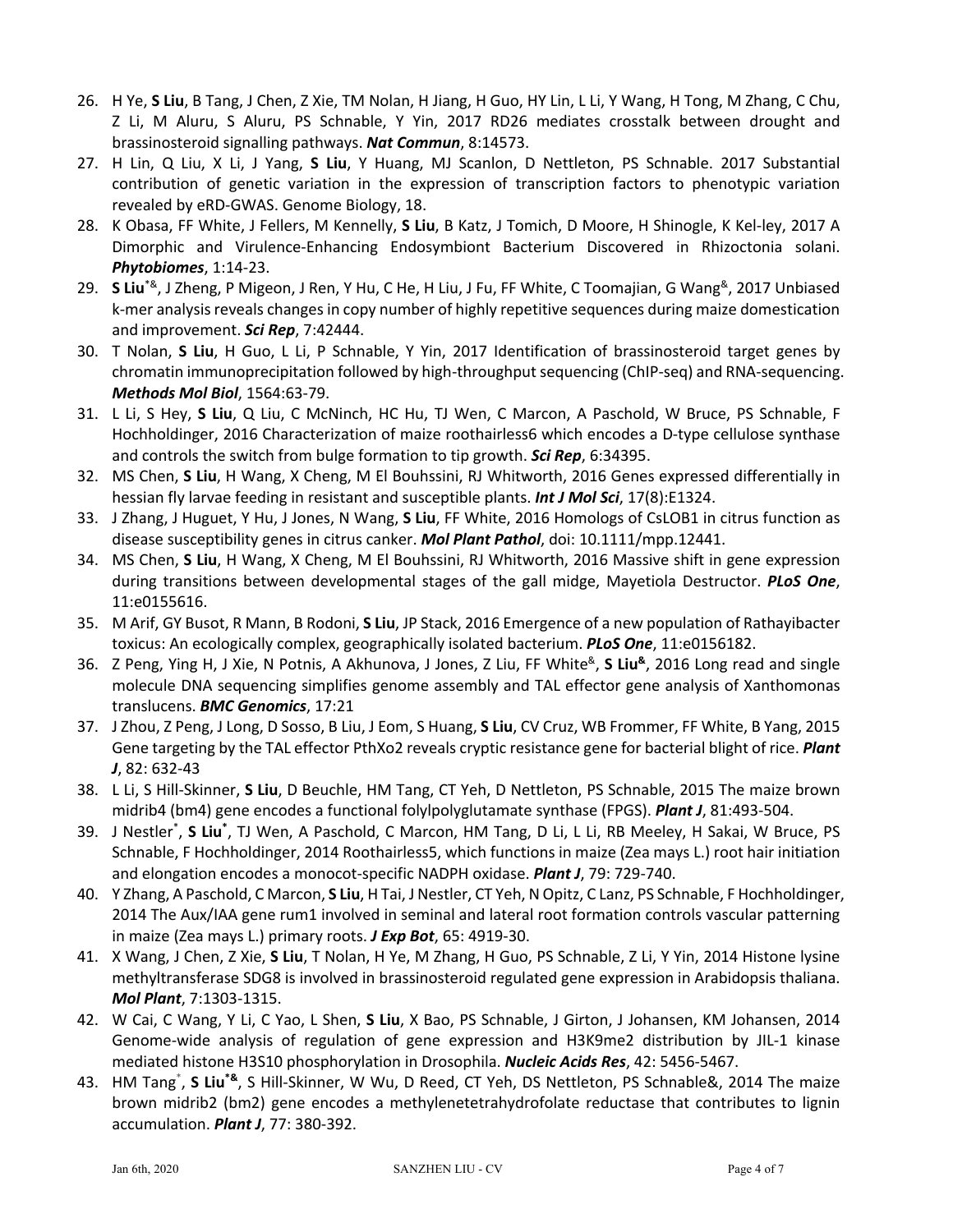- 44. L Li, D Li, **S Liu**, X Ma, CR Dietrich, HC Hu, G Zhang, Z Liu, J Zheng, G Wang, PS Schnable, 2013 The maize glossy13 gene, cloned via BSR-Seq and Seq-Walking encodes a putative ABC transporter required for the normal accumulation of epicuticular waxes. *PLoS One*, 8: e82333.
- 45. **S Liu**, AP Hsia, PS Schnable, 2013 Digestion-ligation-amplification (DLA): a simple genome walking method to amplify unknown sequences flanking mutator (Mu) transposons and thereby facilitate gene cloning. *Methods Mol Biol*, 1057: 167-176.
- 46. L Lin, K Petsch, R Shimizu, **S Liu**, WW Xu, K Ying, J Yu, MJ Scanlon, PS Schnable, MCP Timmermans, NM Springer, GJ Muehlbauer, 2012 Mendelian and non-Mendelian regulation of gene expression in maize. *PLoS Genet*, 9: e1003202.
- 47. **S Liu**, K Ying, CT Yeh, J Yang, RA Swanson-Wagner, W Wu, T Richmond, DJ Gerhardt, J Lai, NM Springer, DS Nettleton, JA Jeddeloh, PS Schnable, 2012 Changes in genome content generated via segregation of nonallelic homologs. *Plant J*, 72: 390-399.
- 48. **S Liu**, CT Yeh, HM Tang, DS Nettleton, PS Schnable, 2012 Gene mapping via bulked segregant RNA-Seq (BSR-Seq), *PLoS One*, 7: e36406.
- 49. SR Eichten, JM Foerster, N de Leon, K Ying, CT Yeh, **S Liu**, JA Jeddeloh, PS Schnable, SM Kaeppler, NM Springer, 2011 B73-Mo17 near-isogenic lines demonstrate dispersed structural variation in maize. *Plant Physiol*, 156: 1679-1690.
- 50. SR Eichten, RA Swanson-Wagner, J Schnable, AJ Waters, PJ Hermanson, **S Liu**, CT Yeh, Y Jia, K Gendler, M Freeling, PS Schnable, MW Vaughn, NM Springer, 2011 Heritable epigenetic variation among Maize inbreds, *PLoS Genet*, 7: e1002372.
- 51. **S Liu**, HD Chen, I Makarevitch, R Shirmer, SJ Emrich, CR Dietrich, WB Barbazuk, NM Springer, PS Schnable, 2010 High-throughput genetic mapping of mutants via quantitative single nucleotide polymorphism typing. *Genetics*, 184: 19-26.
- 52. PS Schnable, et al., 2009 The B73 maize genome: complexity, diversity, and dynamics. **Science**, 326: 1112- 1115.
- 53. **S Liu**, CR Dietrich, PS Schnable, 2009 DLA-based strategies for cloning insertion mutants: cloning the gl4 locus of maize using Mu transposon tagged alleles. *Genetics*, 183: 1215-1225.
- 54. **S Liu**, CT Yeh, T Ji, K Ying, H Wu, HM Tang, Y Fu, DS Nettleton, PS Schnable, 2009 Mu transposon insertion sites and meiotic recombination events co-localize with epigenetic markers for open chromatin across the maize genome. *PLoS Genet*, 5: e1000733.
- 55. **S Liu**, Y Li, X Fu, M Qiu, B Jiang, H Wu, R Li, Y Mao, Y Xie, 2005 Analysis of the factors affecting the accuracy of detection for single base alterations by oligonucleotide microarray. **Exp Mol Med**, 37: 71-77.
- 56. **S Liu**, Y Li, R Li, M Qiu, W Shen, J Gu, Y Wang, M Sun, Y Mao, Y Xie, 2004 [Detecting genetic polymorphisms of CYP1 A1 and GSTM1 simultaneously with oligonucleotide microarray]. *Yi Chuan Xue Bao*, 31: 1045- 1052.
- 57. Q Wei<sup>\*</sup>, S Liu<sup>\*</sup>, J Huang, X Mao, X Chu, Y Wang, M Qiu, Y Mao, Y Xie, Y Li, 2004 Comparison of hybridization behavior between double and single strands of targets and the application of asymmetric PCR targets in cDNA microarray. *J Biochem Mol Biol*, 37: 439-444.
- 58. Y Li, T Li, **S Liu**, M Qiu, Z Han, Z Jiang, R Li, K Ying, Y Xie, Y Mao, 2004 Systematic comparison of the fidelity of aRNA, mRNA and T-RNA on gene expression profiling using cDNA microarray. *J Biotechnol*, 107: 19-28.
- 59. Y Luo, H Xu, Y Li, Z Han, M Qiu, Q Chen, **S Liu**, S Ni, Y Xie, Y Mao, 2003 Validation of cDNA microarray technology. *Yi Chuan Xue Bao*, 30: 611-618.

#### **Invited talks**

- 1. Genetic Dissection of Disease Resistance to Goss's Wilt in Maize, Jan 2019, Plants & Animals Genomics, San Diego, CA, US
- 2. Cloning of wheat leaf rust resistance gene Lr42, Jan 2019, Plants & Animals Genomics, San Diego, CA, US
- 3. Genomic Exploration of Plant Pathogens and Host Resistance, Oct 2018, UNL, NE, US
- 4. Genome Technologies for Enhancing Plant Disease Resistance, Nov 2018, BAE KSU, KS, US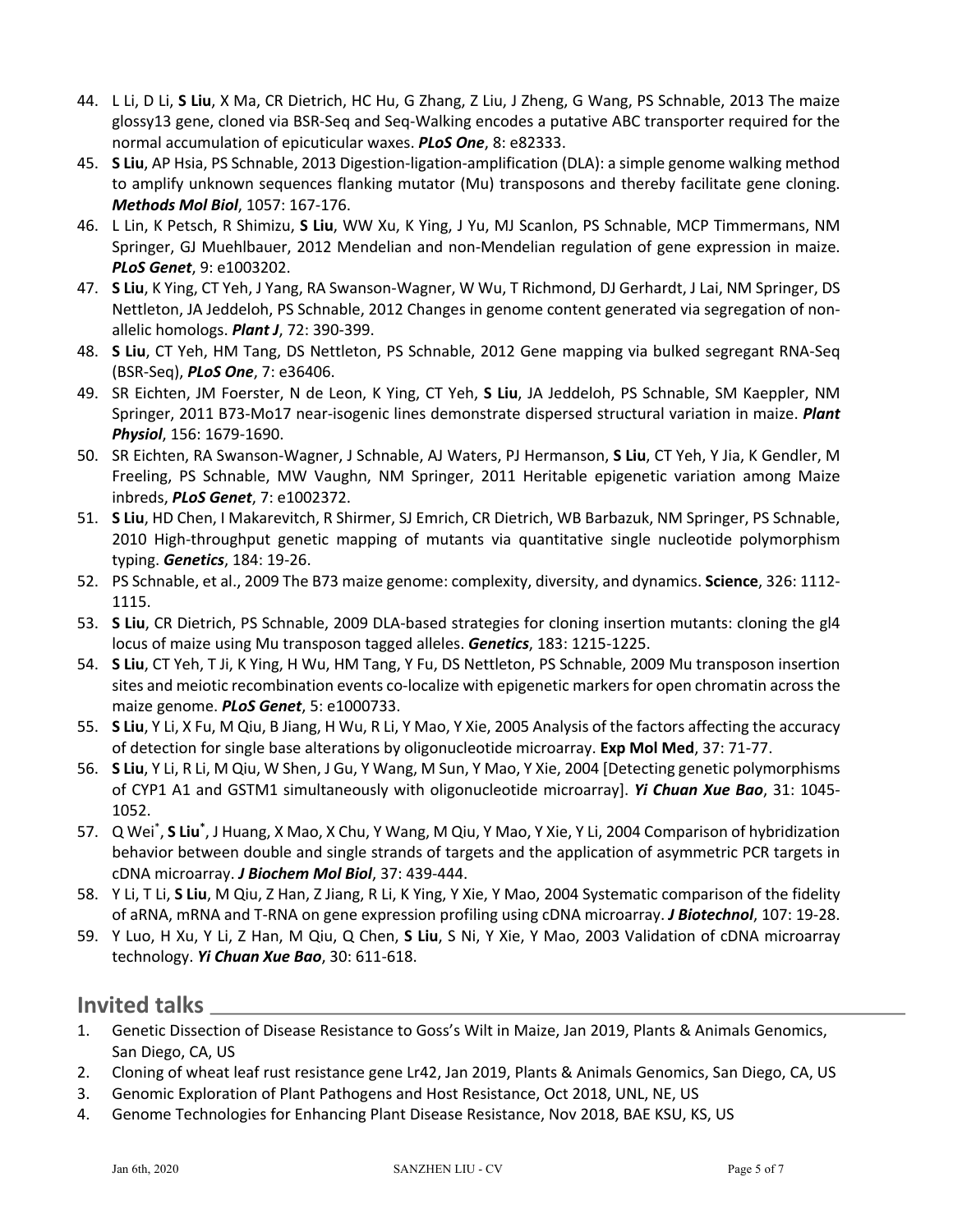- 5. Genome Assembly of the Wheat Blast Fungus, Jan 2018, Plants & Animals Genomics, San Diego, CA, US
- 6. Efficient Mapping Approaches to Identify Trait-associated Genomic Variation, June 2017, Northeast Forestry University, Harbin, China
- 7. Efficient Bulked Approaches to Map Trait-associated Genomic Variation, May 2017, Fujian Agriculture and Forestry University, Fujian, China
- 8. Map Trait-associated Genomic Variation Through Next-Generation Sequencing, April 2017, Colorado State University, CO, US
- 9. Genetic Dissection of Disease Resistance via Analysis of Extreme Phenotype Copy Number Variation, March 2017, 2017 Corn Breeding Research Meeting, St. Louis, US
- 10. Identification of Trait-associated Genomic Variation in Plants Through Next-Generation Sequencing, March 2016, University of Florida, FL
- 11. Discovery of Structural Variation and Identification of Trait-associated Variation in Maize, Dec 2014, University of South Dakota, SD, US
- 12. Great Needs for Statistical Approaches in Genomics, Sept 2014, Department of Statistics, Kansas State University, KS, US
- 13. Applications of NGS-based Genotyping Tools to Facilitate Research in Genomics and Genetics, July 2014, Xiamen University, Xiamen, China
- 14. Tunable Genotyping-By-Sequencing, Jan 2014, Plants & Animals Genomics, San Diego, CA, US
- 15. SeqWalking, a Fast and Efficient Genome Walking Approach to Facilitate Gene Cloning, Jan 2013, Plants & Animals Genomics, San Diego, CA, US
- 16. Gene Mapping via Bulked Segregant RNA-Seq (BSR-Seq), Mar 2012, The 54th Maize Genetics Conference, Portland, Oregon, US
- 17. Application of Next-gen Sequencing in Finding Trait-associated Genomic Variation, Sept 2011, The 19th Beijing Seed Congress, Beijing, China
- 18. Applying NGS in Plant Genetics and Genomics, May 2011, Chinese Academy of Agricultural Sciences, Beijing, China
- 19. Application Examples of Next-gen Sequencing in Plant Genetic Research, Jan 2011, China Agriculture University, Beijing, China
- 20. Recurrent de novo Copy Number Variation Generated via Segregation of Non-allelic Homologs, Mar 2011, The 53th Maize Genetics Conference, St. Charles, IL, US

#### **Services**

| 2017-present | <b>Editorial Board member for Scientific Reports</b> |
|--------------|------------------------------------------------------|
| 2018-present | Editorial Board member for Crop Journal              |
| 2018-present | Member of University Graduate Council at KSU         |
|              |                                                      |
| 2020-present | Departmental Committee on Planning                   |
| 2020-present | Graduate student scholarship committee               |

#### **Affiliations**

- Interdepartmental Genetics Program, Faculty
- Member of AAAS
- Member of GSA

# **Training workshops**

| 2008 | Analysis of Genetic Data on Related Individual, Summer Institute of Biostatistics | UW  |
|------|-----------------------------------------------------------------------------------|-----|
| 2008 | QTL mapping, Summer Institute of Biostatistics                                    | UW. |
| 2011 | Gene Expression Profiling, Summer Institute of Biostatistics                      | UW  |